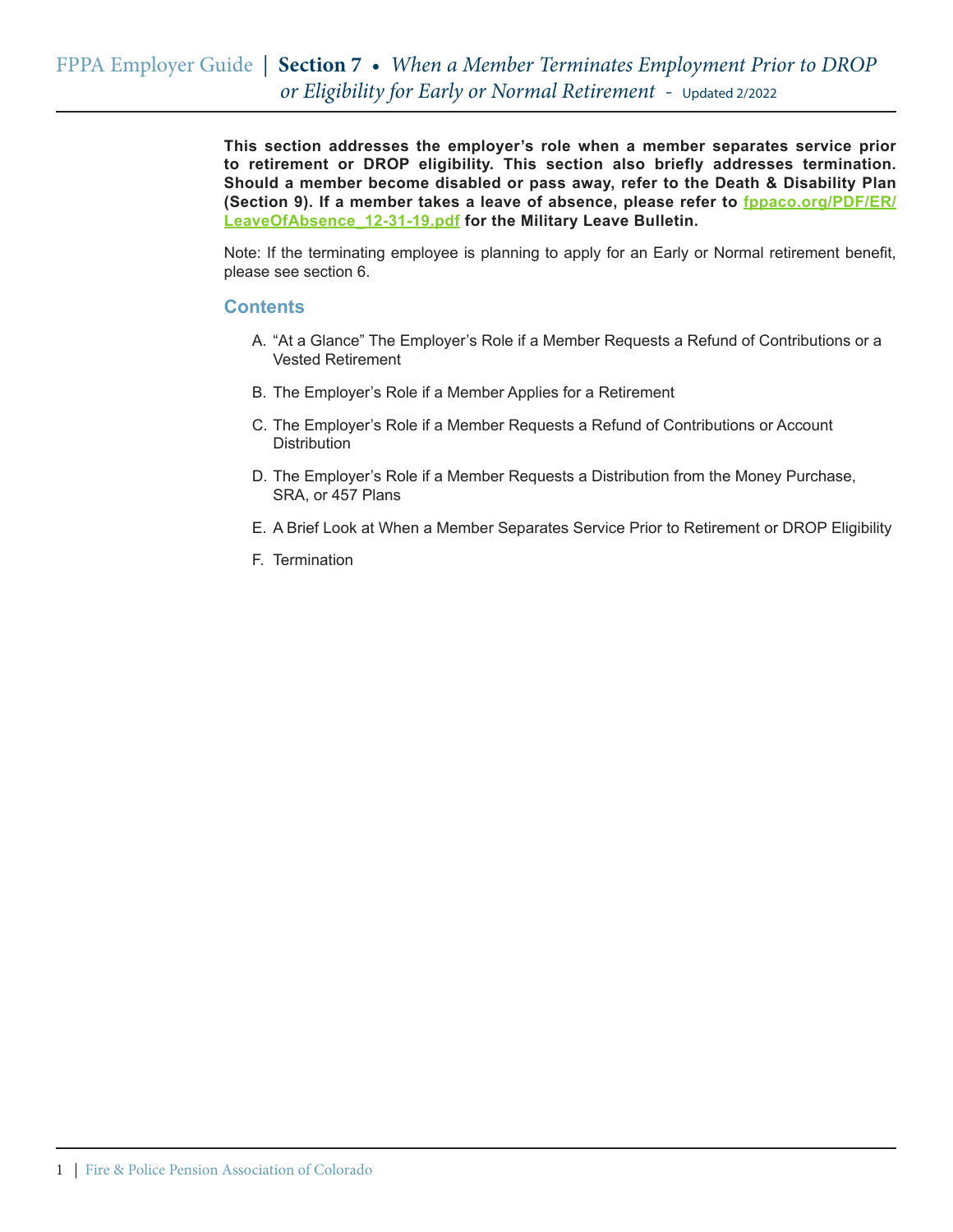## **A. "At a Glance" The Employer's Role if a Member Applies for a Refund of Contributions or a Vested Retirement**

| <b>FPPA Plan</b>    |                       |                                                                                                               | <b>Employer's Role</b>                                                                          |                                                                                                                                                                                    |
|---------------------|-----------------------|---------------------------------------------------------------------------------------------------------------|-------------------------------------------------------------------------------------------------|------------------------------------------------------------------------------------------------------------------------------------------------------------------------------------|
|                     |                       |                                                                                                               | <b>Member Requests a Refund of</b><br><b>Contributions or an Account</b><br><b>Distribution</b> | <b>Member Applies for a</b><br><b>Retirement</b>                                                                                                                                   |
| <b>SWDB</b>         |                       | <b>Statewide Defined</b><br><b>Benefit Plan (SWDB)</b>                                                        | There are no forms for the<br>employer to complete or sign.                                     | Complete and sign the<br><b>Employer Section of the</b><br><b>FPPA Defined Benefit</b><br><b>System Retirement</b><br><b>Application</b>                                           |
| <b>SWH</b>          |                       | Statewide Hybrid Plan -<br><b>Defined Benefit &amp;</b><br><b>Money Purchase Component</b>                    | There are no forms for the<br>employer to complete or sign.                                     | Complete and sign the<br><b>Employer Section of the</b><br><b>FPPA Defined Benefit</b><br><b>System Retirement</b><br><b>Application</b>                                           |
| <b>SWDB-SS</b>      |                       | <b>Statewide Defined Benefit Plan:</b><br><b>Supplemental Social Security</b><br><b>Component (SWDB - SS)</b> | There are no forms for the<br>employer to complete or sign.                                     | Complete and sign the<br><b>Employer Section of the</b><br><b>FPPA Defined Benefit</b><br><b>System Retirement</b><br><b>Application</b>                                           |
| <b>CoSprgs Fire</b> |                       | <b>Colorado Springs</b><br><b>New Hire Pension Plan: Fire</b><br><b>Component (CSNHPP - Fire)</b>             | There are no forms for the<br>employer of these plans to<br>complete or sign.                   | Complete and sign the<br><b>Employer Section of the</b><br><b>Colorado Springs New</b><br><b>Hire Plan Fire &amp; Police</b><br><b>Components Retirement</b><br><b>Application</b> |
|                     | <b>CoSprgs Police</b> | <b>Colorado Springs</b><br><b>New Hire Pension Plan: Police</b><br><b>Component (CSNHPP - Police)</b>         |                                                                                                 |                                                                                                                                                                                    |
| <b>SWH-MP Only</b>  |                       | <b>Statewide Hybrid Plan -</b><br><b>Money Purchase Only</b><br>(SWH - MP Only)                               | There are no forms for the<br>employer to complete or sign.                                     | N/A                                                                                                                                                                                |
| <b>SWMP</b>         |                       | <b>Statewide</b><br><b>Money Purchase Plan (SWMP)</b>                                                         | There are no forms for the<br>employer to complete or sign.                                     | N/A                                                                                                                                                                                |
| <b>SWD&amp;D</b>    |                       | <b>Statewide Death &amp; Disability</b><br><b>Plan-Local Money Purchase</b><br>(SWD&D)                        | There are no forms for the<br>employer to complete or sign.                                     | N/A                                                                                                                                                                                |
| <b>457 DC</b>       |                       | <b>FPPA 'Multi-Employer'</b><br><b>457 Deferred Compensation</b><br><b>Plan (457 DC)</b>                      | There are no forms for the<br>employer to complete or sign.                                     | N/A                                                                                                                                                                                |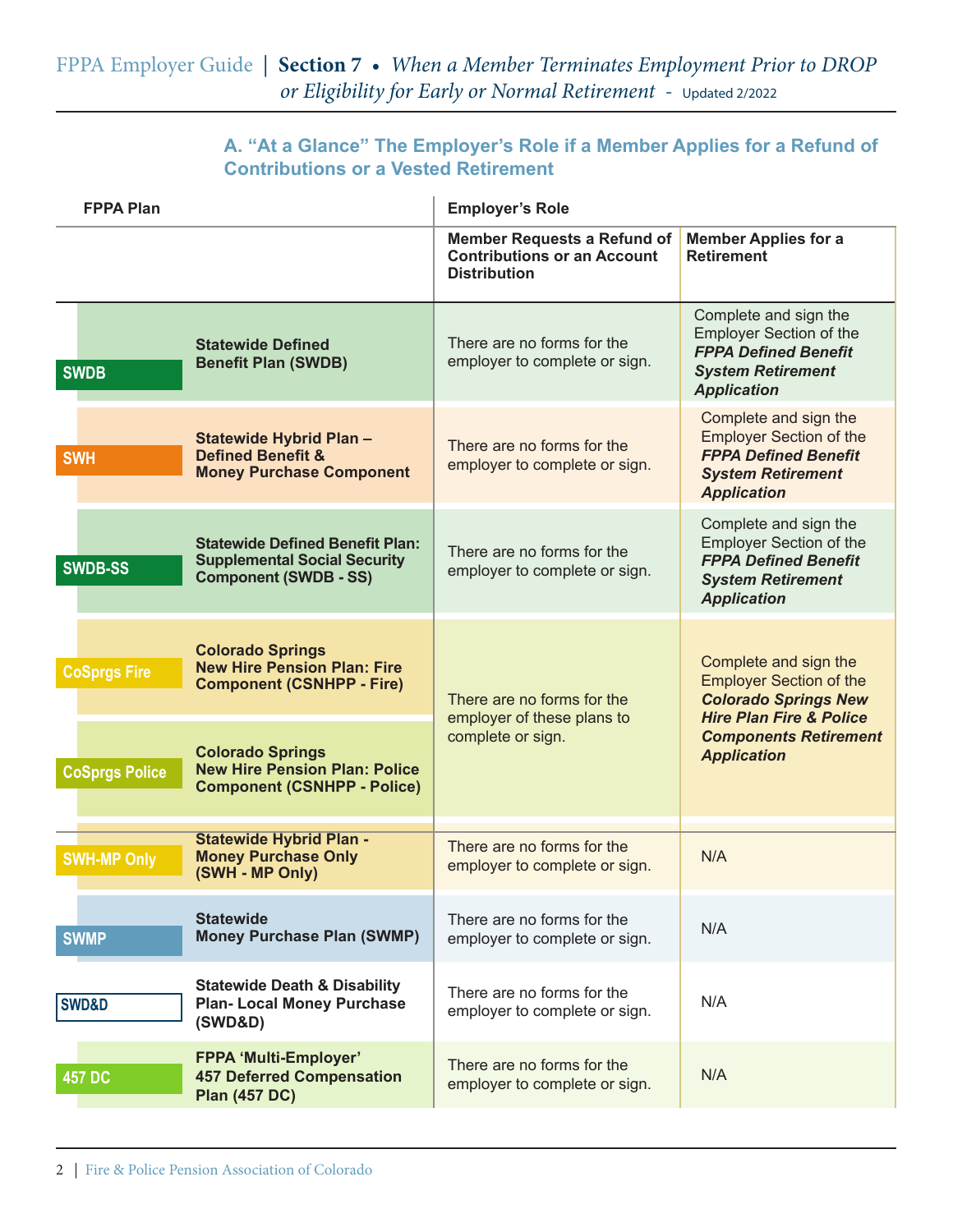## **B. The Employer's Role if a Member Applies for a Vested Retirement**

The employer's role is to complete and sign the Employer Section of the FPPA Defined Benefit System Retirement Application (or the Colorado Springs New Hire Plan – Fire or Police Component Retirement Application, if applicable). If the member had multiple concurrent employers, each employer must complete the Employer Section of the application. The member will submit the application to FPPA for approval.

## **C. The Employer's Role if a Member Applies for a Refund of Contributions**

There are no forms for the employer to complete. The member works directly with FPPA and submits a refund application through the Member Account Portal (MAP). The refund application becomes available in MAP after FPPA receives final contributions from the employer AND 30 days after the member's last day on payroll.

## **D. The Employer's Role if a Member Requests a Distribution from the Money Purchase, SRA, or 457 Plans**

There are no forms for the employer to complete. The member works directly with FPPA and Fidelity Investments upon retiring and then requesting a distribution of these accounts.

## **E. A Brief Look at When a Member Separates Service Prior to Retirement or DROP Eligibility**

**For the following plans:**

- **• Statewide Defined Benefit Plan** (SWDB)
- **• Statewide Hybrid Plan- Defined Benefit Component** (SWH-DB&MP)
- **• Statewide Defined Benefit Plan Supplemental Social Security Component** (SWDB-SS)

#### **Vested members**

A member is vested if they have at least five years of service credit in the SWDB Plan, SWH–DB Component or the SWDB – SS Component. Retirement benefits are payable at age 55 for vested members. Providing a member is vested, the Separate Retirement Account (SRA), if applicable, is available following a member's separation of service and once the retirement application is approved by FPPA. Once a member receives a distribution from the SRA, their retirement application is irrevocable.

In lieu of electing a retirement benefit, a vested member may elect a refund of member contributions\*, plus five percent as interest. If a refund is chosen, then SRA funds and all employer contributions are forfeited and the member is no longer eligible for a retirement benefit..

#### **Non-Vested Members**

If a member separates service and has less than five years of service credit, their employee contributions\*, plus five percent as interest, may be refunded.

If a member is rehired by another employer who also offers the same pension plan, then they may elect to leave their funds at FPPA in order to continue to accrue service credits and benefits within the plan. This is known as pension portability.

*\* Member Contributions - The amount a member actually contributed to FPPA through payroll deduction and any rollovers or transfers into the plan that were used to purchase service credit, if any*.

**SWDB SWH SWDB-SS**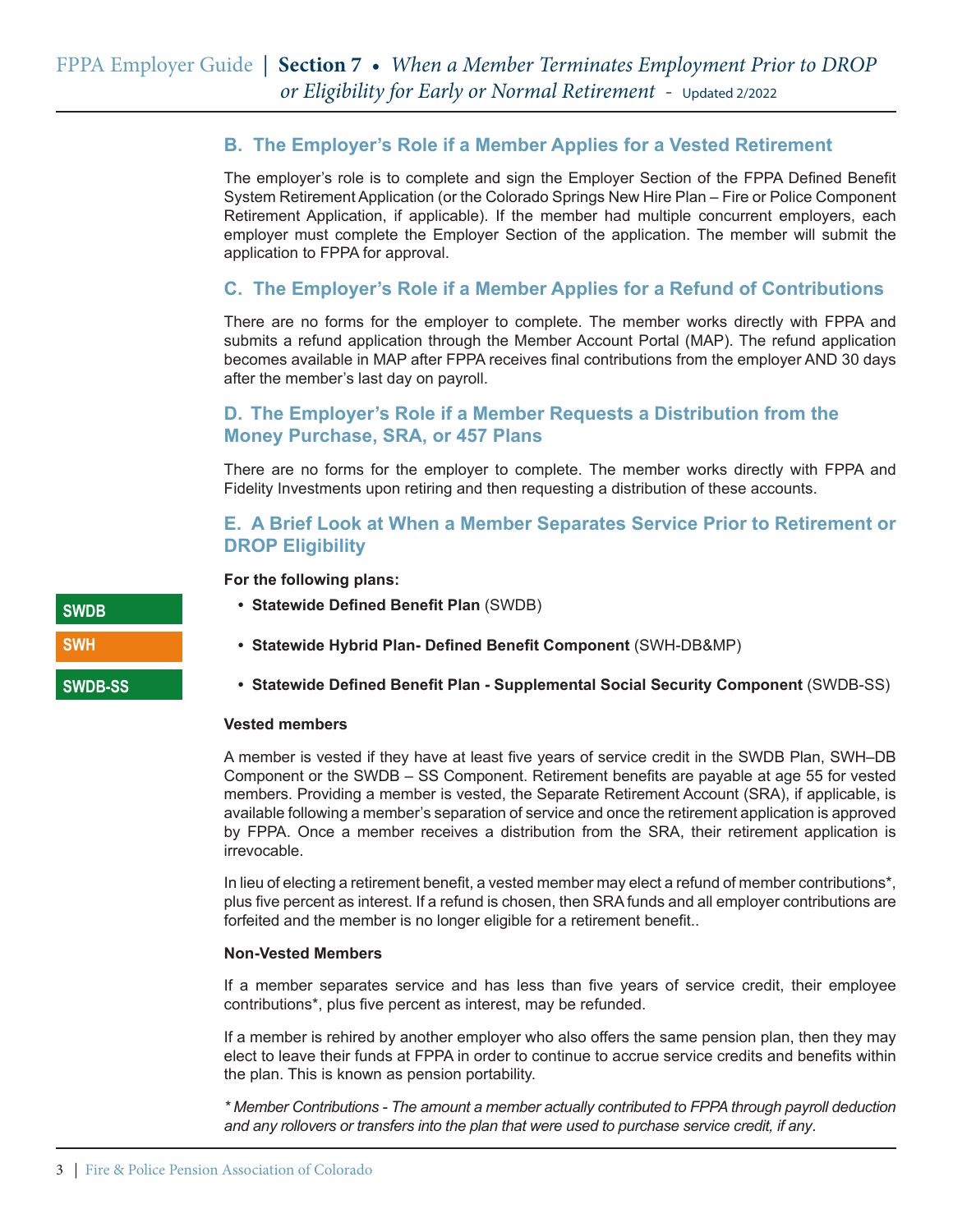**For the following plans:**

**CoSprgs Fire**

**CoSprgs Police**

**• Colorado Springs New Hire Pension Plan – Fire Component** (CSNHPP - Fire)

**• Colorado Springs New Hire Pension Plan – Police Component** (CSNHPP - Police)

#### **Vested members**

A member is vested if they have at least 10 years of service. Normal Retirement benefits are payable at age 55 for members of the CSNHPP – Fire Component and age 50 for members of the CSNHPP – Police Component.

In lieu of electing a retirement benefit, a vested member may request a refund of member contributions\* plus five percent, per annum, as interest. If a refund is selected, SRA funds, if applicable, and all employer contributions are forfeited and the member is no longer eligible for a retirement benefit.

#### **Non-Vested Members**

A non-vested member separating service with less than 10 years of service may request a refund of contributions\*. The member will receive their accumulated member contributions plus five percent per annum, as interest.

\* *Member Contributions – The amount a member actually contributed to FPPA through payroll deduction and any rollovers or transfers into the plan that were used to purchase service credit, if any.*

#### **Reemployment**

Any member of the CSNHPP – Police or Fire Component who separates service and is then rehired by the same employer shall be enrolled in and participate in the Statewide Defined Benefit Plan as of the member's date of reemployment except in the following circumstances:

1) A vested member may elect to participate in the CSNHPP – Police or Fire Component (whichever plan applies) if:

- a) the election is made at the time of reemployment;
- b) the reemployment is within three years of the date of separation from service; (or five years in the case of returning from disability); and
- c) the member has not taken a refund of contributions or retirement from the plan.

#### **For the following plans:**

# **SWH-MP Only**

#### **SWMP**

#### **• Statewide Hybrid Plan – Money Purchase Component (SWH-MP Only)**

#### **• Statewide Money Purchase Plan (SWMP)**

A member should contact Fidelity Investments, FPPA's record keeper for the self-directed plans, if they separate service and wish to take a distribution. The member's vested aggregate account balance becomes eligible for a distribution upon the member's separation of service and the member's final contributions have been submitted to FPPA. In the case of a termination, FPPA is notified through the Employer Reporting/Contribution submission process.

Distributions may be paid directly to the member or paid as a rollover or transfer to another qualified plan.

**For members that have an FPPA 457 'Multi-Employer' Deferred Compensation Plan account, they should contact Fidelity for information regarding distribution of that account.**